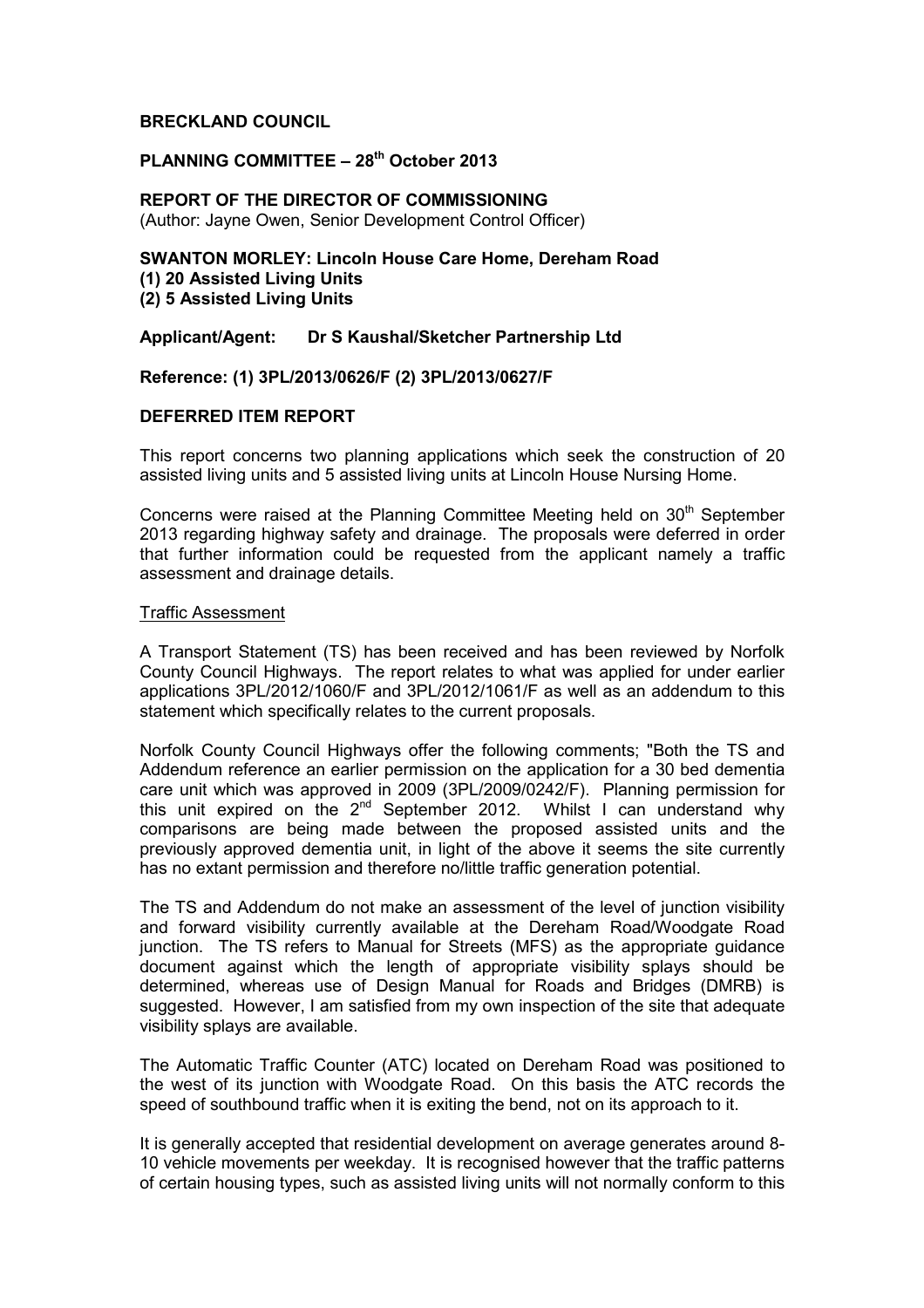average figure and can be affected by variables such as car ownership levels, local, age and health status of occupants. In estimating the traffic figures for the proposed development it appears sensible, as has been done, to carry out a count of traffic generated by the existing care assisted units on site. The findings of the count suggest the care assisted units will generate significantly fewer movements than those expected from an open market dwelling. It is understood that if approved the permission will be subject to a Section 106 Obligation limiting the use of the units to care assisted dwellings only.

Notwithstanding the above comments, no objections were raised to the applications subject to suitable highway conditions. Whilst it is appreciated local concerns have been raised with respect to highway safety, having reviewed my comments I have no reason to alter my earlier recommendation."

### Drainage

Concerns were raised regarding overflowing from the attenuation pond leading to flooding of Woodgate Road. A Drainage Site Inspection has been carried out and a report submitted by the Director of Create Consulting Engineers Ltd who has over 47 years experience in civil engineering and has worked for both the public sector and private sector clients on projects of up to £200 million pounds construction value and have, in the past, advised Breckland District Council as one of his clients. The ditch inspection was carried out by the Director personally and the analysis of the attenuation pond capacity was undertaken by Barrie Anderson C.Eng. M.I.C.E. (Regional Director for Create Consulting in Scotland). The programme used for evaluation was MicroDrainage which is an industry standard software used for the analysis and evaluation of drainage networks. The programme is accepted by the Environment Agency, water authorities and local authorities alike as a suitable analysis tool.

The report concludes that in the author's professional opinion the flooding occurring on Woodgate Road is more likely to have come from road water run off down the gradient away from the B1147 towards the hamlet of Woodgate. "This opinion is based on the fact that the general lie of the land from the attenuation pond overflow is away from the road and that water would have to rise an appreciable amount to overtop the embankments and flow onto the road. From the evidence presented to me, it is more likely that the flooding experienced at the road junctions in Woodgate result from water running down the road towards the hamlet being unable to enter the gulleys and drain away. It therefore continues down the hill to the road junction where it again is prevented from soaking away by the gulley here being filled with silt and leaves. It is likely that regular gulley cleaning would result in this drainage system functioning better and reducing the incidence of flooding at the road junction".

### **Review of Attenuation Pond Capacity**

Notwithstanding the findings of the site inspection into the possibilities of flooding, the capacity of the attenuation pond has also been reviewed to establish its ability to cope with the increased flows from the development now proposed. The report states that surface water run off analysis in respect of climate change has become more sophisticated in the last six years. The existing development has therefore been re-analysed to establish the capacity required for the development under current design standards. Under current requirements the pond would require another 64 cubic metres of storage. This would most likely be accomplished by excavation to the north and west sides of the attenuation pond where the ground is highest and earthworks will not require to be built up to retain the water in the pond.